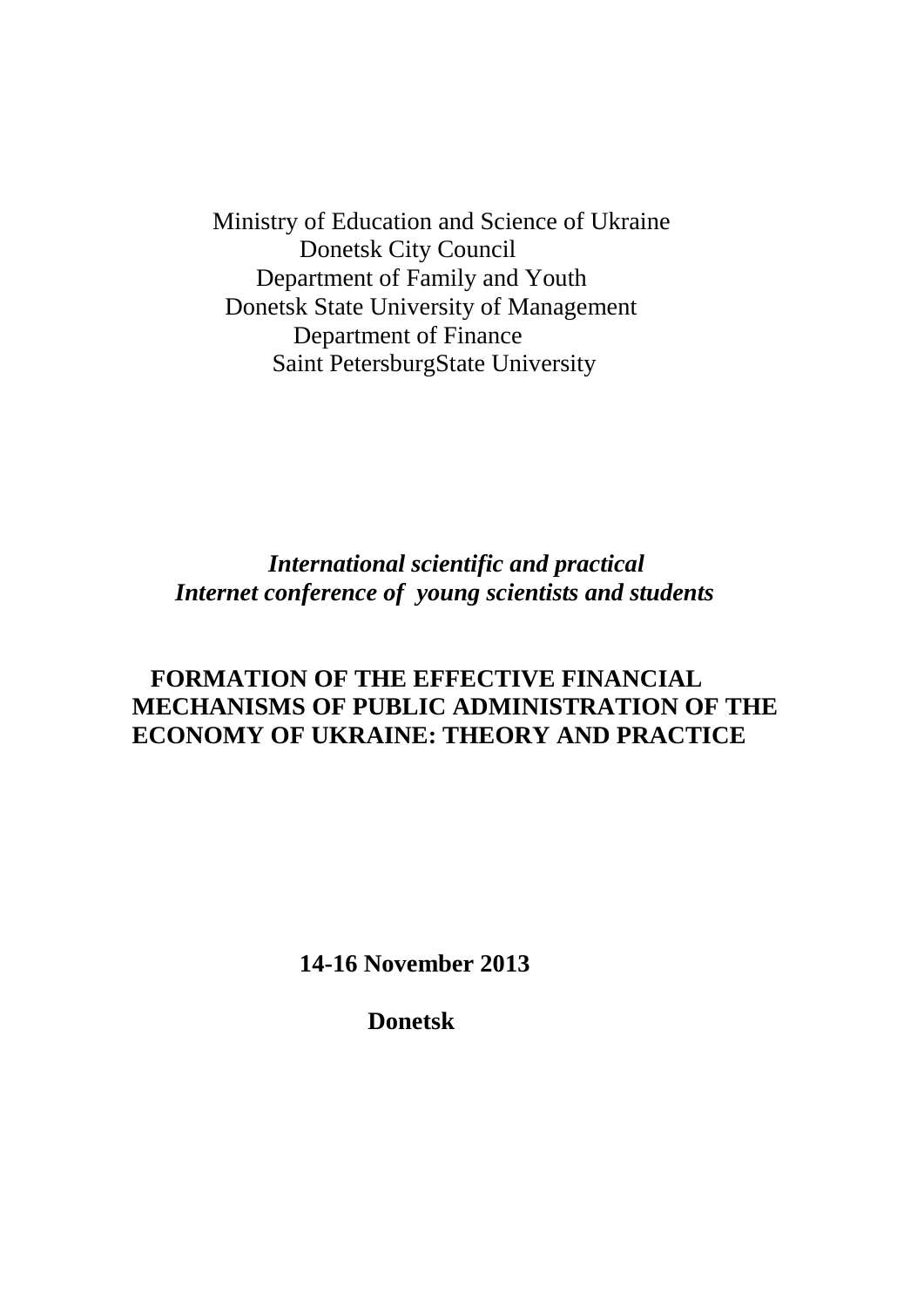# **DEAR COLLEAGUES!**

We are inviting you to participate in the work of International Scientific and Practical Internet Conference of Young Scientists and Students **"Formation of the Effective Financial Mechanisms of Public Administration of the Economy of Ukraine: Theory and Practice",**  that is to be held in Donetsk on the 14-16 of November 2013

# **THEMATIC SECTIONS OF THE CONFERENCE**

- 1. Mechanism of public administration of financial market of Ukraine
- 2. Influence of globalization process on the development of financial mechanisms in Ukraine
- 3. Improvement of financial relations of the enterprise
- 4. Budgetary relationships in the system of state administration and local government
- 5. Improvement of functional efficiency of the professional participants of financial market of Ukraine.

### **Form of participation: distant**

Participation fee comprises 150 UAH (for the participants from Ukraine), which includes mailing of the thesis collection, program and the certificate of the participant to the postal address specified in the application ( within a month from the completion of the conference).

### **ATTENTION! For international scientists the participation is provided on a free basis.**

 **Languages of the conference: Ukrainian, Russian, English.**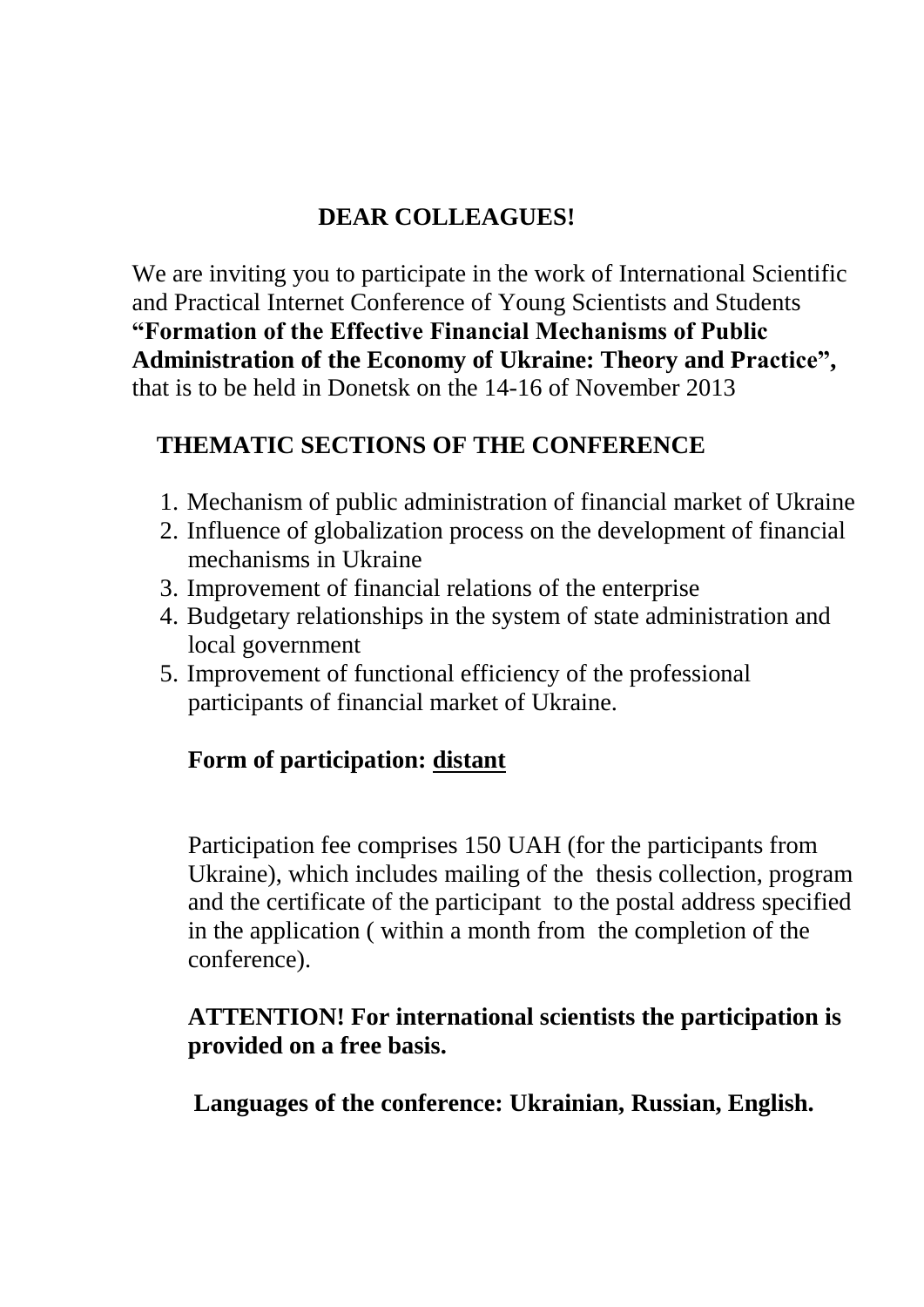# **ORGANIZATIONAL COMMITTEE.**

The Head:

Povazhny O.S. – Rector of Donetsk State University of Management, head of the Department of Finance, PhD, Professor;

Deputies:

Laktionov V.O. – Deputy Mayor, Head of the Education Department; Dorofiyenko V.V. – Vice-Rector on Scientific Work of DSUM, PhD, Professor;

Members of the organizing committee:

Zolkina L.I. – Head of the Department of Family and Youth of Donetsk Regional State Administration

Kopylova T.A. – Head of the department of Family and Youth and International Relations of Donetsk City Council;

Tokareva V.I. – Vice Rector on Academic Work of DSUM, doctor of Public Administration, Professor;

Smerichevsky S.F. Vice Rector on Educational work of DSUM, PhD, Professor;

Ivanov V.V. Head of the department of the theory of credit and finance management of St. Petersburg State University, PhD. Professor;

Vozzhov A.P. – head of the Finance and Credit Department of

Sevasytopol National Technical university, PhD, professor;

Kornev M.M. – the Dean of the accounting and Finance Faculty of DSUM; PhD, Associate Professor

Rekova H.J. professor of the Department of Finance of DSUM, PhD, Professor;

Orlova N.S. – professor of the Department of Finance of DSUM, PhD, Associate Professor;

Stepanchuk S.S. - professor of the Department of Finance of DSUM, PhD, Associate Professor;

Petrushevskaya V.V. - professor of the Department of Finance of DSUM, PhD in Public Administration, Associate Professor;

Kazanska O.O. – coordinator of DSUM SNT, PhD in Public

Administration, Associate Professor;

Executive secretaries:

Filippova Y.O. – lecturer of the department of Finance DSUM; Sharyi K.V. – post-graduate student of the Department of Finance of DSUM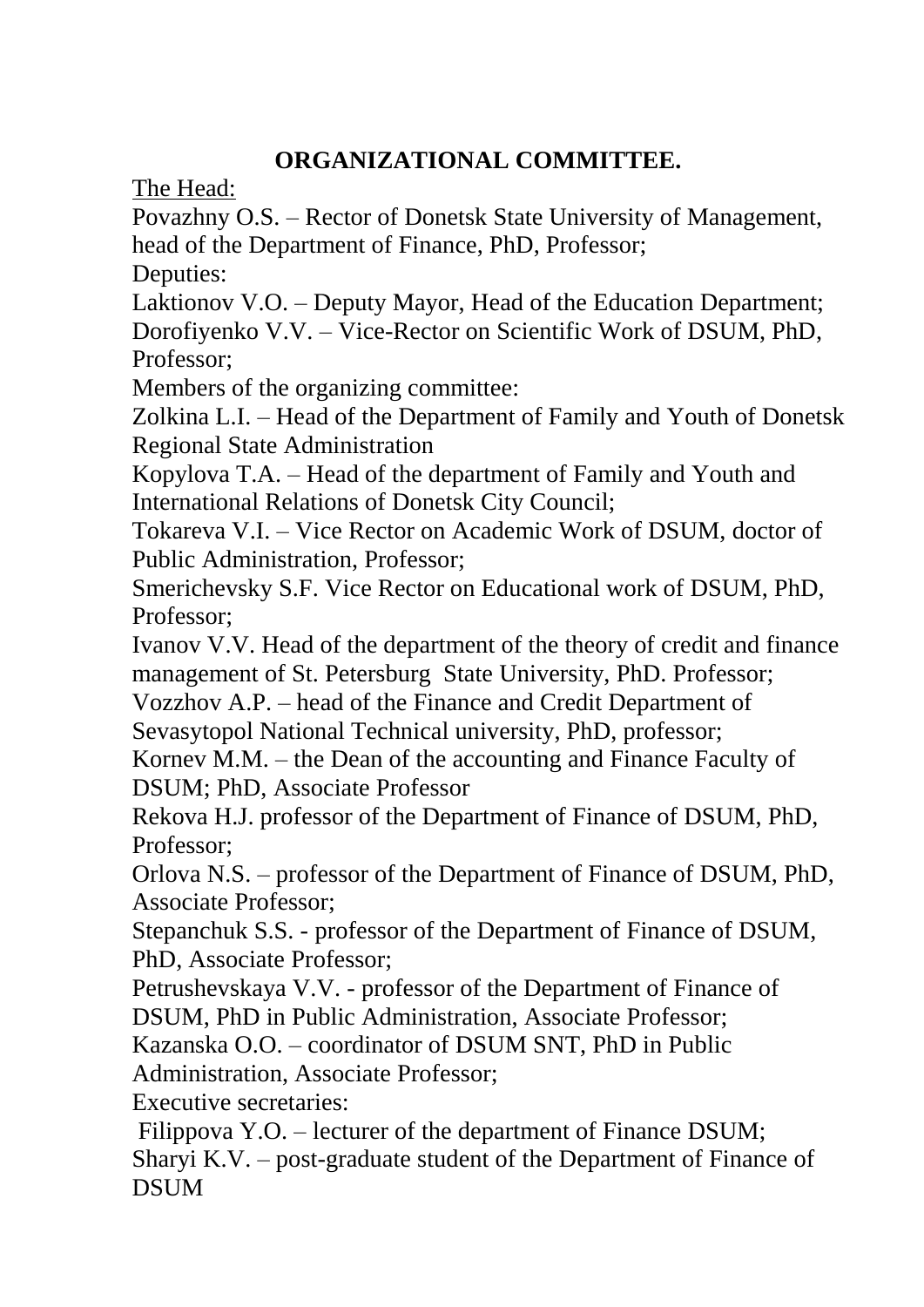**The aim of the conference:** discussion of the actual problems on the formation of effective financial mechanisms of public administration of the financial market of Ukraine, influence of globalization on the development of financial mechanisms in Ukraine, requirements of improvement of financial relationships of the enterprises, budgetary relations in the system of public administration and local government, efficiency of functioning of the professional participants of the financial market of Ukraine.

# CONIDITIONS OF PARTICIPATION

For participation it is necessary to send on the address: [finance.conference@gmail.com](mailto:finance.conference@gmail.com) not later than **1 of November 2013** following:

**1Application** for the participation in the conference according to the given form ( the name of the file should correspond to the name of the author, e.g. : ivanov\_zayavka).

2 **Thesis** that are drawn up according to the requirements (the name of the file should correspond to the name of the author, e.g. : ivanov thesis).

3 **Copy of the receipt or payment order** ( the name of the file should correspond to the name of the author, e.g. : ivanov kvitanziya).

# **REQUISITS FOR THE PAYMENTS WILL BE SENT TO THE E-MAIL OF PARTICIPANT AFTER CONFIRMATION BY THE ORGANISING COMMITTEE OF THE ACCEPTANCE OF THE MATERIALS FOR PUBLICATION**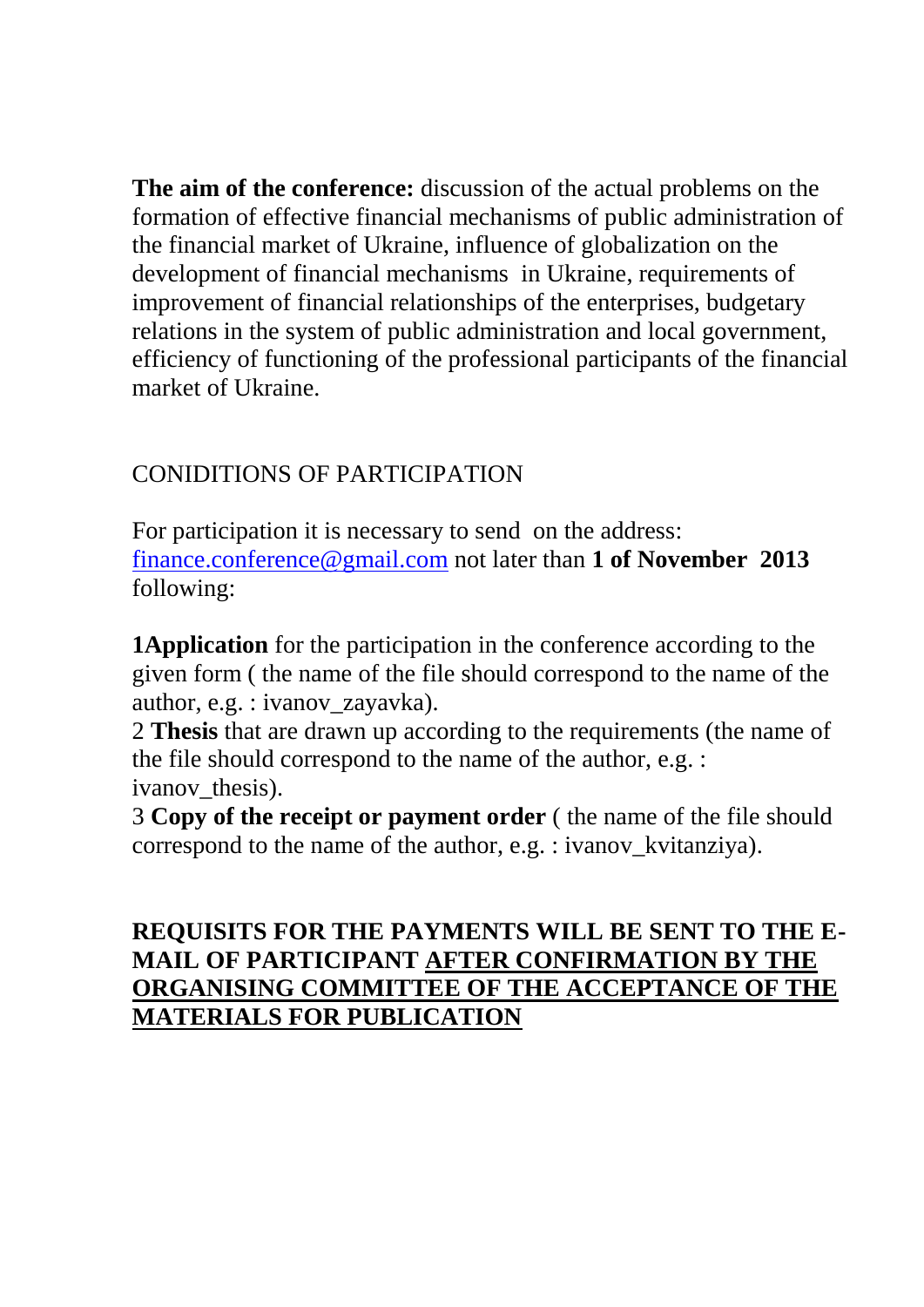## **APPLICATION:**

Full name Scientific degree and position of the author Full name, scientific degree and position of the supervisor Name of organization, University, city, country Topic of the report Section N Mobile tel. N e-mail address Postal address (according to the following format): Sidorov I.F.,

 Cheluskintsev 163a Donetsk, Ukraine, 83015

### **REQUIREMENTS FOR THE THESIS:**

File format – MS Word, margins –  $2 \text{ sm}$ . Print- Times New Roman, 16pt, interval  $-1.0$ . paragraph  $-1,25$  sm. Pictures – black and white **(grouped)** Literature – Times New Roman, 14pt, Number of pages – **up to 3 pages**.

**NAME OF THE THESIS** – in the middle of the page in bold capital letters; *Full name of the author and supervisor with scientific degrees and ranks, name of the University and city (in full) – on the right in italics.*

 *Literature – in the middle of the page in italics*, is to be in accordance with the requirements of HAC (bulletin N5 of 2009N3 of 2010).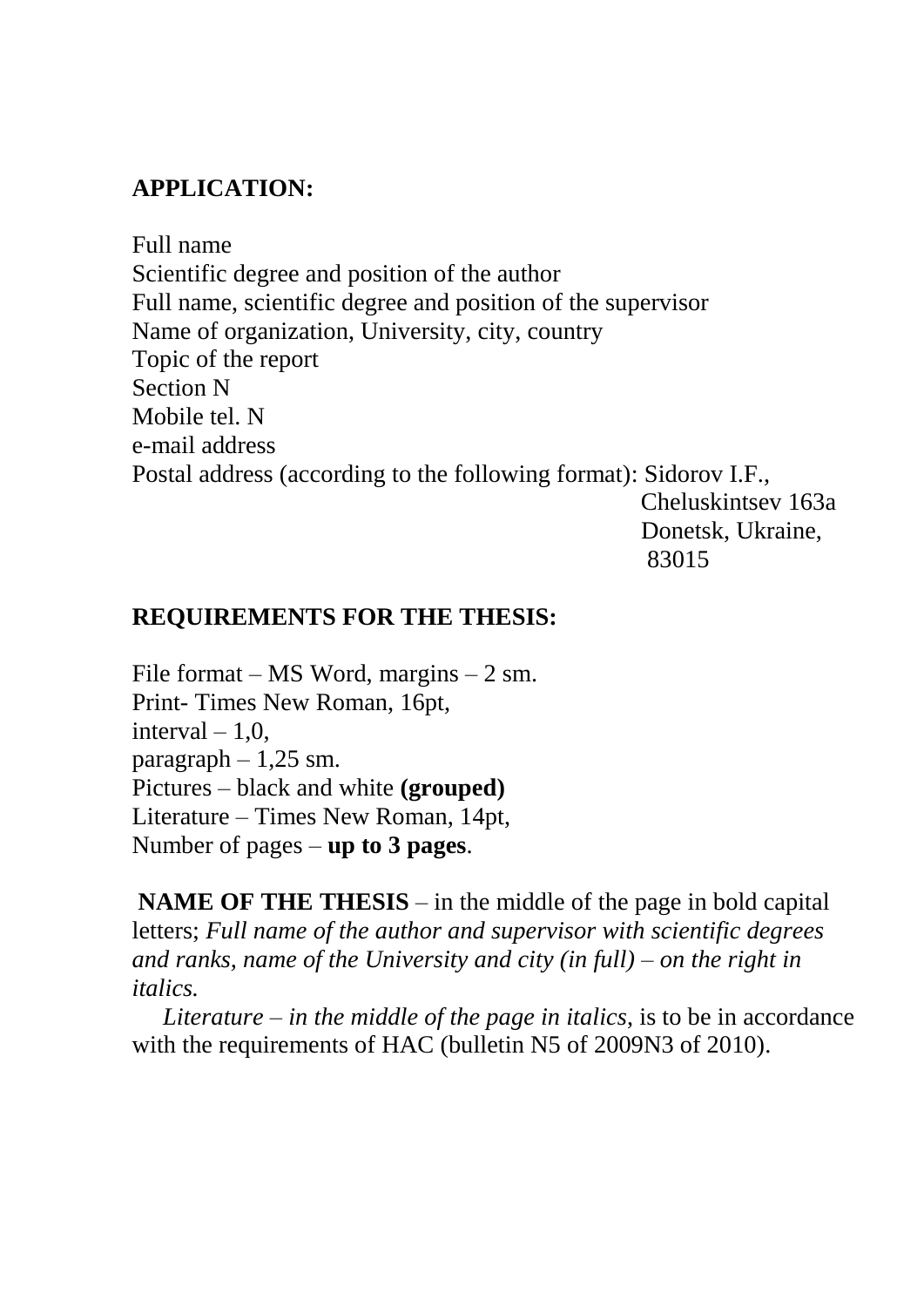### Example

### **ACTIONS ON OPTIMIZATION OF THE INVESTMENT PROCESSES IN UKRAINE**

*Petrova Y.B. Bachelor, student, groupnF&C-09-1 Supervisor: Ivanova V.P. Candidate of Economic Sciences, Associate Professor of the Department of Finance Donetsk State University of Management Donetsk*

### (Text)

#### *Literature*

 *1. Lunina I. State finance and infrastructural problems of economic development / I. Lunina // Economy of Ukraine. 2011. – N8 – P.46-56.*

*Electronic collection of thesis is to be published on the results of the conference, and placed on the Internet site* **<http://financ-conferen.ucoz.ua/>**

### ATTENTION!

The materials that do not conform with the requirements and are sent later than 1 of November 2013 will not be accepted for publication! Thesis are not the subject of further editing, thus they are to be checked thoroughly checked.

Responsibility for the material presented in the thesis is carried by the authors of the reports. The materials sent to the organizing committee are not the subject for returning.

### **Postal address**

Department of Finance Building N2 of DSUM, r. 302 163a, Cheluskintsev Str. Donetsk 83015 Tel: (062) 304-80-96, 335-41-28

### *Information phone***: 050 919 40 01**